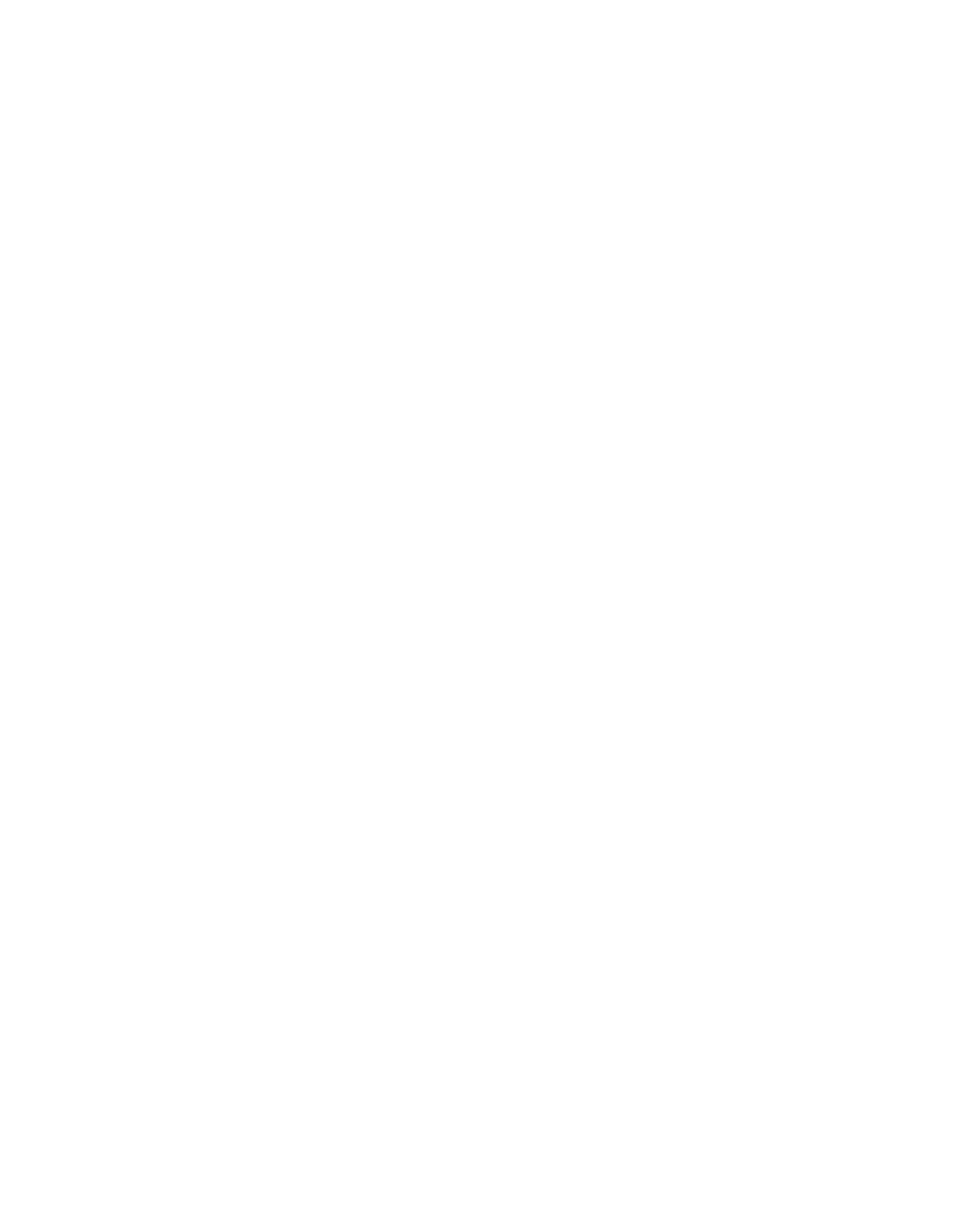## **Contents**

| $1_{\cdot}$<br>1.1<br>1.2<br>1.3<br>1.4<br>1.6 | 1.1.1<br>1.1.2<br>1.4.1<br>1.4.2<br>1.5                                                                                                                                                                                                                                                       |
|------------------------------------------------|-----------------------------------------------------------------------------------------------------------------------------------------------------------------------------------------------------------------------------------------------------------------------------------------------|
| 2.<br>2.1                                      | Establish Consistent Review and Enforcement of Design and Construction Quality,<br>2.1.1<br>2.1.2<br>2.1.3<br>2.2.1<br>2.2.2<br>2.2.3<br>2.2.4<br>2.2.5<br>Implement Bracing and Anchorage for New Installations of Nonstructural Systems<br>2.3<br>2.3.1<br>2.3.2<br>2.3.3<br>2.4.1<br>2.4.2 |
|                                                | 2.5.1<br>2.5.2                                                                                                                                                                                                                                                                                |
| 3.1<br>3.2                                     |                                                                                                                                                                                                                                                                                               |